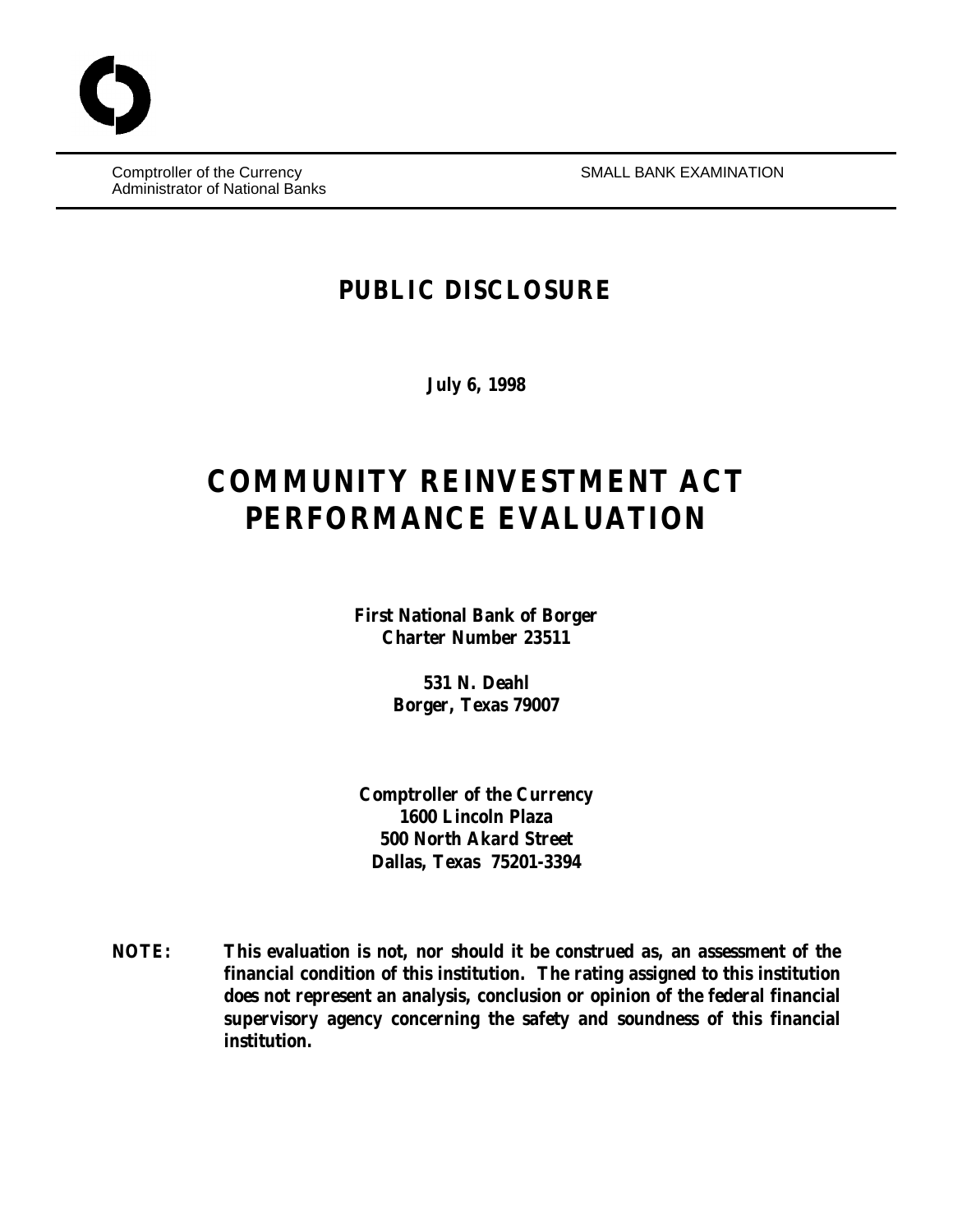#### **GENERAL INFORMATION**

*The Community Reinvestment Act (CRA) requires each federal financial supervisory agency to use its authority when examining financial institutions subject to its supervision, to assess the institution's record of meeting the credit needs of its entire community, including lowand moderate-income neighborhoods, consistent with safe and sound operation of the institution. Upon conclusion of such examination, the agency must prepare a written evaluation of the institution's record of meeting the credit needs of its community.* 

*This document is an evaluation of the CRA performance of First National Bank of Borger prepared by the Comptroller of the Currency, the institution's supervisory agency, as of July 6, 1998. The agency rates the CRA performance of an institution consistent with the provisions set forth in Appendix A to 12 CFR Part 25.*

# **INSTITUTION'S CRA RATING:** This institution is rated Satisfactory.

The lending performance of First National Bank of Borger reflects satisfactory responsiveness to the credit needs of the communities served. This assessment is based on the following:

- $\triangleright$  The loan-to-deposit ratio is reasonable and is comparable to the ratios of competing area banks.
- < A substantial majority of loans are within the bank's assessment area.
- < The distribution of loans reasonably penetrates the different income levels.
- Lending patterns are reasonably distributed throughout the assessment area.

These issues are discussed in detail in this document.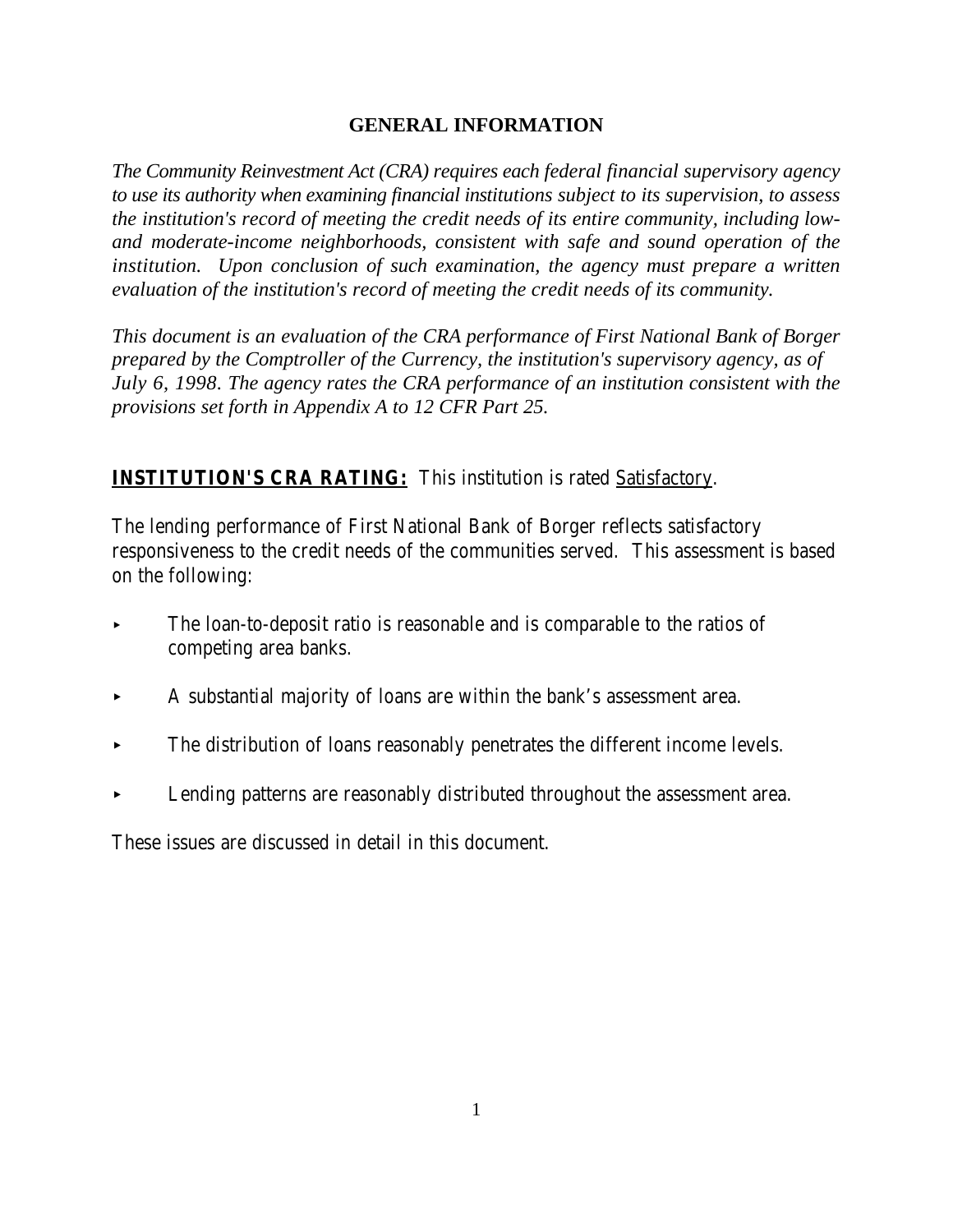*The following table indicates the performance level of First National Bank of Borger with respect to each of the five performance criteria.*

| <b>SMALL</b><br><b>INSTITUTION</b><br><b>ASSESSMENT</b><br><b>CRITERIA</b>                                  | <b>First National Bank of Borger</b><br>PERFORMANCE LEVELS                             |                                                                                      |                                                                                          |  |
|-------------------------------------------------------------------------------------------------------------|----------------------------------------------------------------------------------------|--------------------------------------------------------------------------------------|------------------------------------------------------------------------------------------|--|
|                                                                                                             | <b>Exceeds</b><br><b>Standards</b><br>for<br><b>Satisfactory</b><br><b>Performance</b> | <b>Meets</b><br><b>Standards</b><br>for<br><b>Satisfactory</b><br><b>Performance</b> | Does not<br>meet<br><b>Standards</b><br>for<br><b>Satisfactory</b><br><b>Performance</b> |  |
| Loan to Deposit<br>Ratio                                                                                    |                                                                                        |                                                                                      |                                                                                          |  |
| Lending in<br><b>Assessment Area</b>                                                                        | x                                                                                      |                                                                                      |                                                                                          |  |
| Lending to<br><b>Borrowers</b> of<br><b>Different</b><br>Incomes and to<br>businesses of<br>Different sizes |                                                                                        | x                                                                                    |                                                                                          |  |
| Geographic<br>Distribution of<br>Loans                                                                      |                                                                                        | X                                                                                    |                                                                                          |  |
| Response to<br>Complaints                                                                                   | The bank has not received any CRA related complaints                                   |                                                                                      |                                                                                          |  |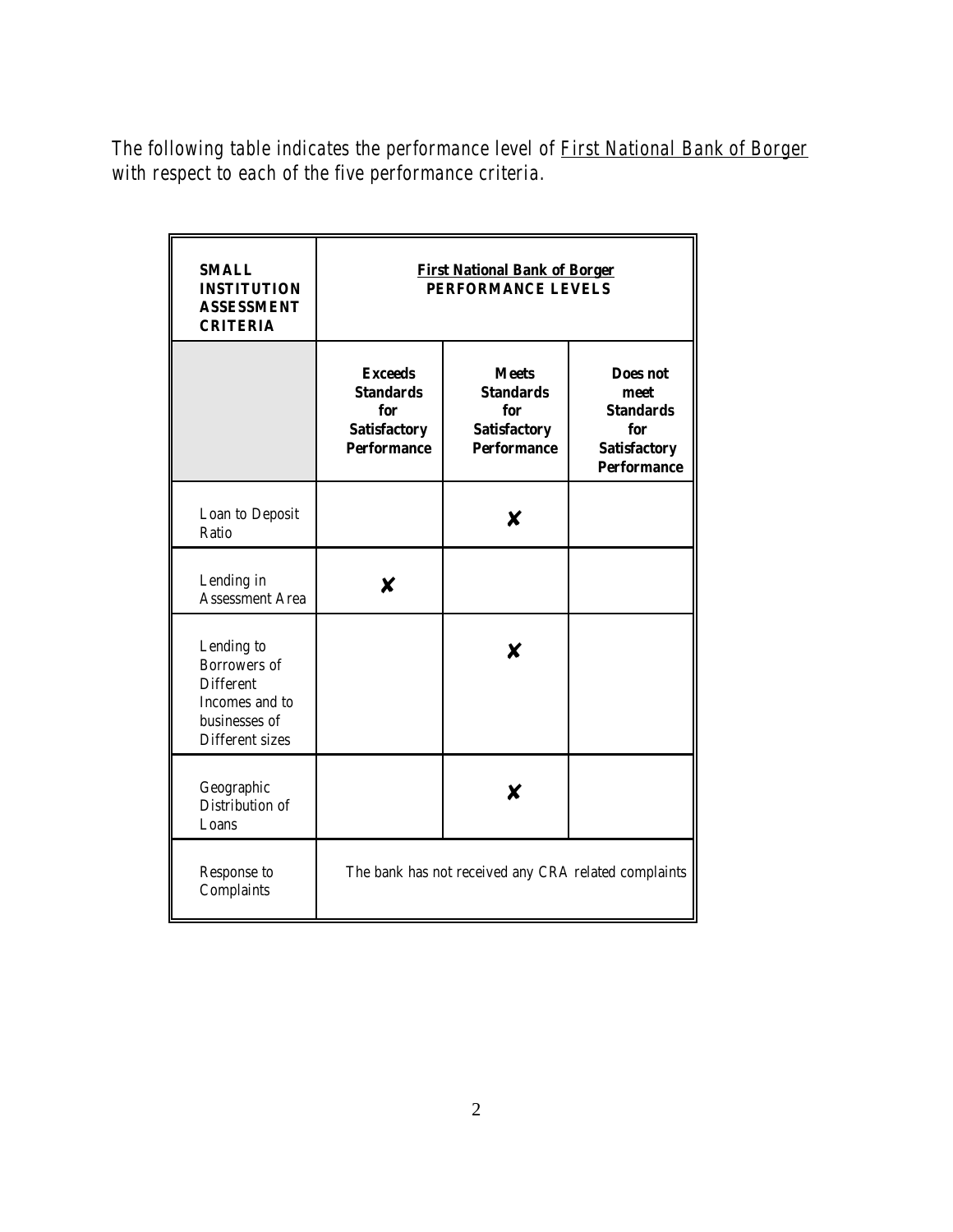#### **DESCRIPTION OF THE INSTITUTION**

First National Bank of Borger (FNB) began its operation December 4, 1997, and is wholly owned by Olney Bancshares, Inc., a multi-bank holding company headquartered in Olney, Texas. The bank consists of the main facility in Borger, Texas with fullservice branches in Stinnett, Texas and Vega, Texas. Total assets of the bank, as of June 30, 1998, are \$39.2 million. The bank, primarily a commercial and agriculture lender, offers a variety of loan products including 1-4 family mortgages and consumer installment loan products. The loan portfolio is segregated as follows:

|                                   | Amount | % of Total |
|-----------------------------------|--------|------------|
| Agriculture (non real estate)     | 9,122  | 35.5       |
| Commercial                        | 5,432  | 21.1       |
| Oil & Gas                         | 3,978  | 15.5       |
| Consumer                          | 2,619  | 10.2       |
| Real Estate - Commercial          | 1,503  | 5.8        |
| Real Estate - Agriculture         | 1,446  | 5.6        |
| Real Estate - 1-4 Family          | 945    | 3.7        |
| <b>Real Estate - Construction</b> | 418    | 1.6        |
| Other                             | 250    | 1.0        |
| <b>Totals</b>                     | 25,713 |            |

The bank's financial condition does not inhibit its ability to meet credit needs in its assessment area. Additionally, the bank has no legal impediments that would inhibit its ability to meet community credit needs.

#### **DESCRIPTION OF THE ASSESSMENT AREA**

FNB's assessment area consists of 13 contiguous counties in the northern Texas Panhandle. Eleven counties are not part of any Metropolitan Statistical Area (MSA) and contain 42 block numbering areas (BNA's). The remaining two counties comprise the Amarillo, Texas MSA and contain 68 census tracts (CT's). A demographic breakdown of the assessment area is as follows: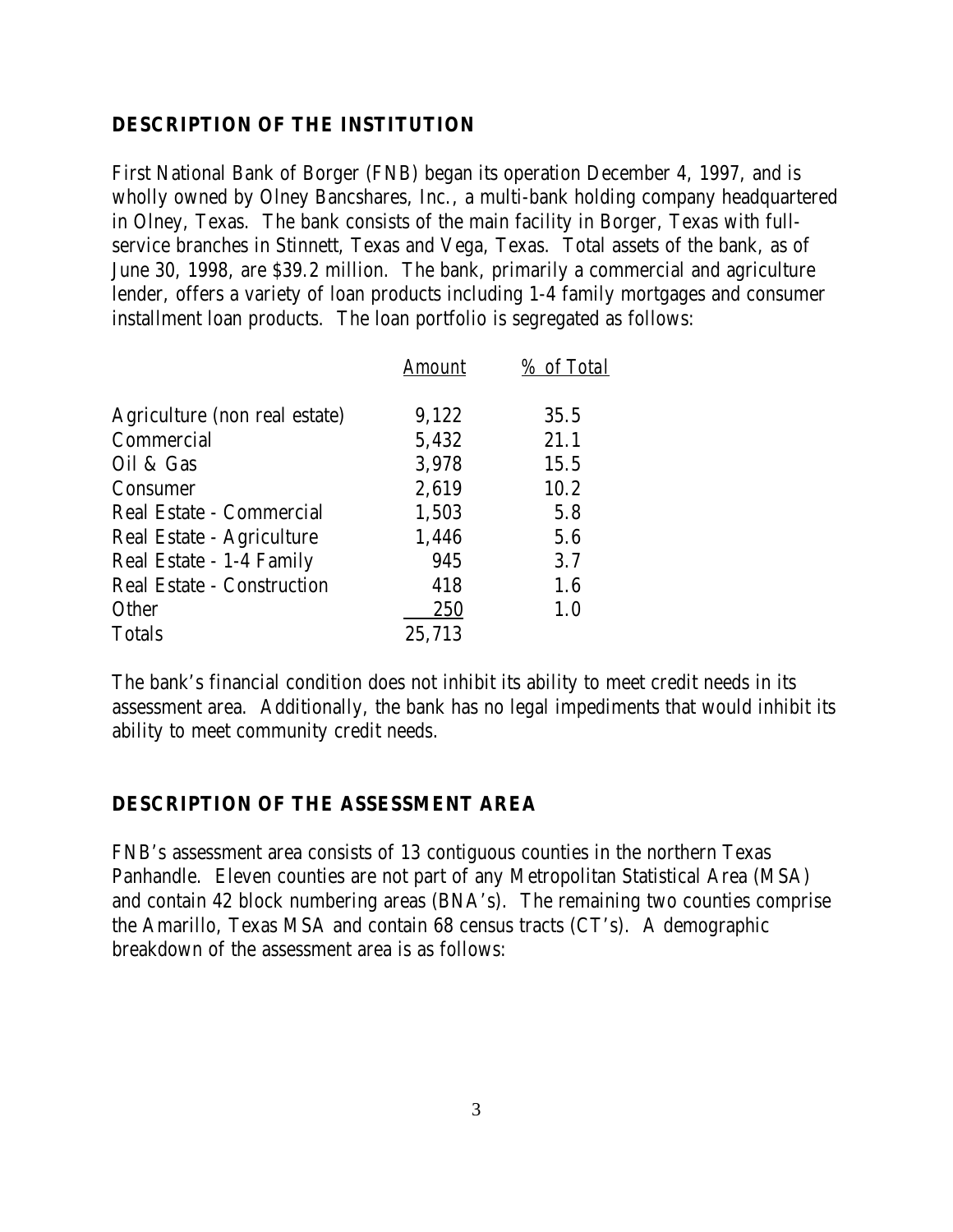| (Data based on the 1990 U.S. Census) | <b>Non-MSA</b>   | <b>MSA</b> | <b>Totals</b> | % of Total |
|--------------------------------------|------------------|------------|---------------|------------|
| Number of BNA's / CT's               | 42               | 68         | 110           |            |
| Low Income                           | $\boldsymbol{0}$ | 7          | 7             | 6%         |
| Moderate Income                      | 4                | 17         | 21            | 19%        |
| Middle Income                        | 21               | 26         | 47            | 43%        |
| <b>Upper Income</b>                  | 17               | 18         | 35            | 32%        |
| Population                           | 118,021          | 187,547    | 305,568       |            |
| <b>Number of Families</b>            | 33,192           | 51,029     | 84,221        |            |
| % Low Income Families                | 15%              | 20%        | 19%           |            |
| % Moderate Income Families           | 14%              | 18%        | 16%           |            |
| % Middle Income Families             | 20%              | 23%        | 22%           |            |
| % Upper Income Families              | 51%              | 39%        | 43%           |            |
| Number of Households                 | 42,979           | 72,252     | 115,231       |            |
| % of Owner Occupied                  | 62%              | 57%        | 59%           |            |
| % of Families Below Poverty Level    | 14%              | 15%        |               |            |

The Texas weighted average of Non-MSA census medium family income tracts is \$24,586 for the Non-MSA counties and \$30,688 for the MSA counties. This amount is the basis for determining the income designation of the individual BNA and CT. The Texas weighted average of Non-MSA updated median family income tracts is \$32,100 for the Non-MSA counties and \$40,400 for the MSA counties. This amount is the basis for determining the income designation of the individual borrower.

Based on 1990 U. S. Census Bureau data, unemployed labor for the assessment area is low at 3%. Updated information for the Borger area indicates unemployment has risen to approximately 9.5%. This is unusual given that the Phillips Petroleum plant is the largest employer in the area employing, directly and indirectly, over 2100 individuals. Information obtained during community contacts suggests two primary factors in this unusually high rate.

- 1) The wage scale is higher than normal, primarily due to the Phillips plant, and although there are jobs available in the area, prospective workers are waiting for the higher paying jobs at Phillips.
- 2) Phillips does an abundance of short-term contract projects which attracts prospective workers from out of the area. Once the projects are completed many individuals remain in the area.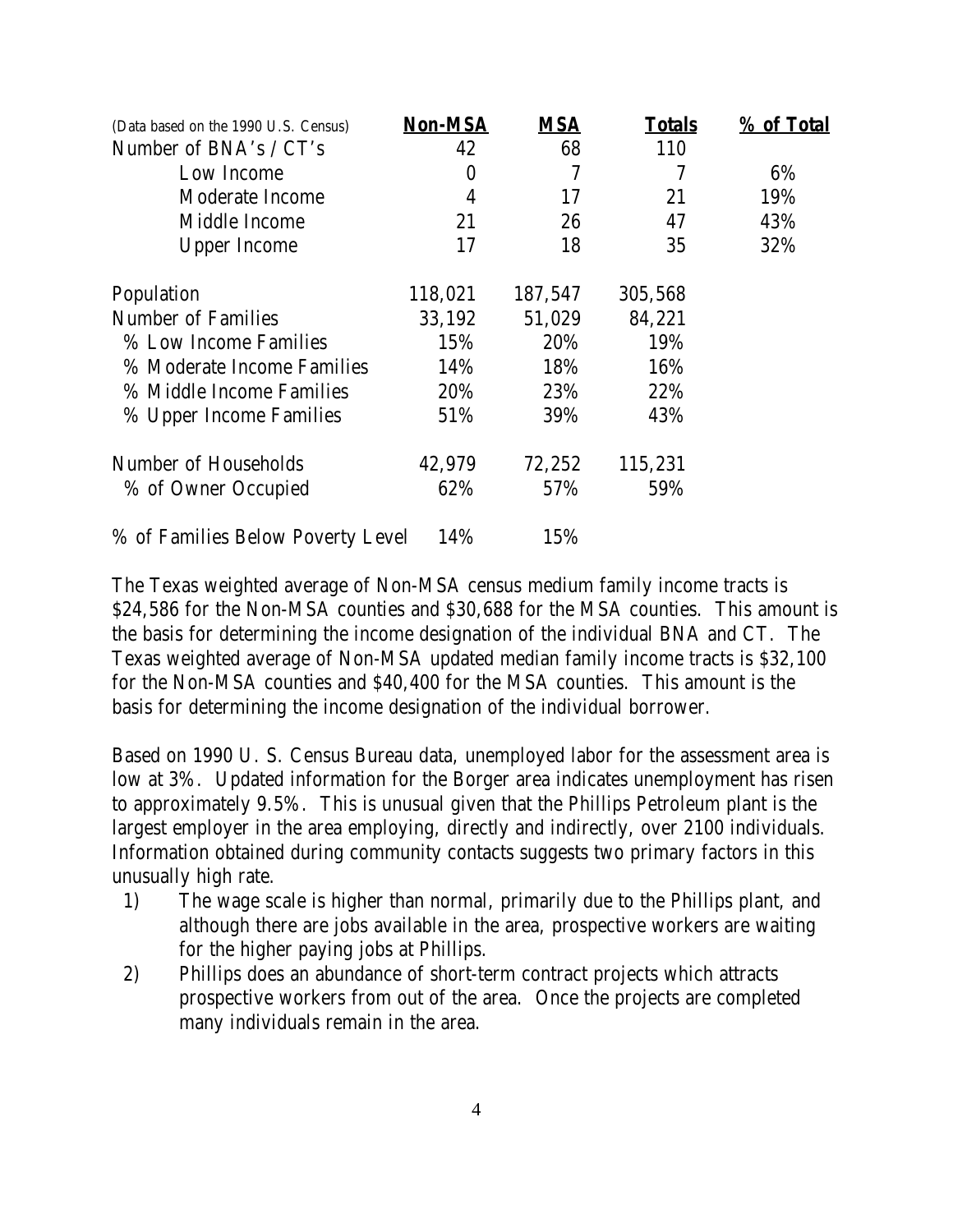The employment base is broad and diversified. In the northern part of the assessment area, oil and gas is the primary industry with the Phillips plant being the largest employer. In the eastern and western sections, agriculture is the primary industry. In the Amarillo MSA, medical, retail, and technology are the primary industries. Major employers include the city government and the primary and secondary school systems.

We performed several community contacts in Borger, Stinnett, and Vega to assess the level of services provided by the financial institutions as well as the economic conditions. We also relied on recent contacts by our agency in the Amarillo area for our assessment. We noted no significant unmet community credit needs from these contacts.

# **CONCLUSIONS WITH RESPECT TO PERFORMANCE CRITERIA**:

#### *Loan to Deposit Ratio -*

The loan-to-deposit (LTD) ratio gauges the institution's volume of lending in comparison to other institutions of similar size, capacity, and location in the assessment area. FNB's LTD ratio is satisfactory and comparable to area competing banks. There are several other financial institutions in the assessment area including single facility state and national banks, and local branches of large regional banks. FNB's average LTD ratio since inception (December 4, 1997) is 64.8% compared to the range of 40.7% to 103.5% for competing financial institutions over the same time period. FNB's LTD ratio has steadily increased and management expects further improvement for the remainder of 1998.

#### *Loans Within the Assessment Area -*

A substantial majority of loans are within the assessment area. The bank periodically performs its own analysis on the location of loans within the portfolio. At June 30, 1998, this analysis reflected 91% of the dollar, and 95% of the number of loans in the portfolio were in the assessment area.

#### *Loan Distribution by Income Level -*

The bank demonstrates satisfactory lending performance in the distribution of loans to the different income levels. Borrower income is not an item that is currently monitored by bank management. To assess this factor, we reviewed a sample of consumer and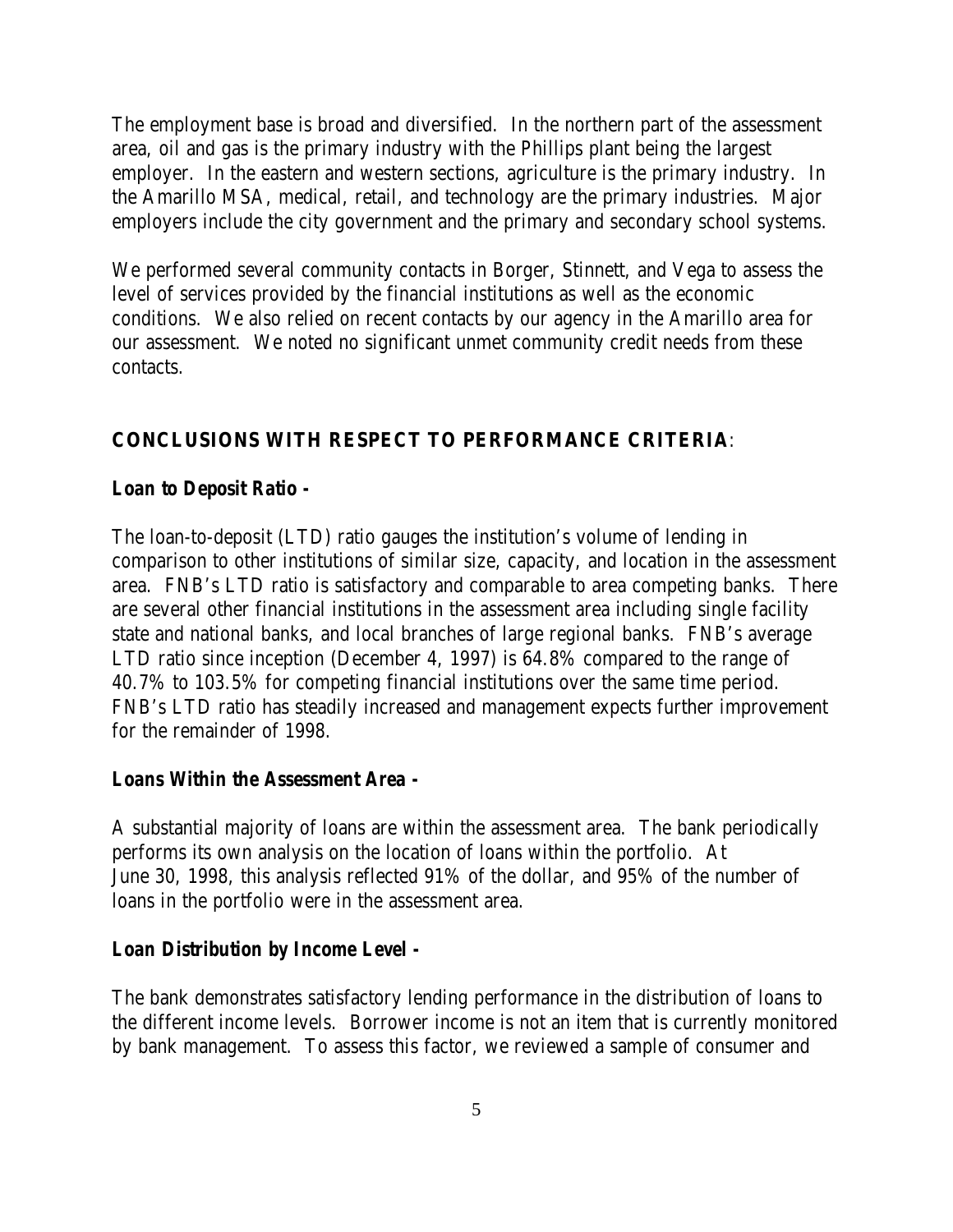business loan files to accumulate sufficient information to reach a conclusion. Our analysis reflect a satisfactory penetration of lending to individuals of all income levels as documented below.

| Income Level                                   | Low | Moderate | Middle | Upper | Unknown |
|------------------------------------------------|-----|----------|--------|-------|---------|
| # of Loans                                     |     |          | 12     |       |         |
| % of Total                                     | 15  | 24       | 29     | 22    |         |
| % of Families in the<br><b>Assessment Area</b> | 19  | 16       | 22     | 43    |         |

Income Distribution by Income Level

Contributing to the satisfactory efforts in this category is the bank's willingness to make small dollar loans for basic living needs. The bank has no minimum loan amount and recognizes the need for this type of credit. This need is significant given the number of families within the assessment area at or below poverty level. We found many small dollar loans were generally made to low- and moderate-income borrowers who cannot qualify for credit card loans. Currently, the bank has 47 loans in its portfolio with originating balances less than \$2,000, representing 6% of the total number of loans in the portfolio.

In reviewing small business loans, we obtained income information on 31 entities. We found that 28, or 90%, were to businesses with annual revenues of \$1 million or less indicating satisfactory efforts to assist the small business community.

#### *Geographic Distribution of Loans -*

The bank's current system to monitor loan distribution is limited and not sufficient for a detailed analysis. Management is in the process of improving this system to identify loans by BNA and CT. To assess the level of penetration into the different income geographies, we reviewed a sample of loans primarily out of the Borger and Vega locations. Overall, the loan penetration into the various income levels is satisfactory. The results of our sample is noted in the chart below.